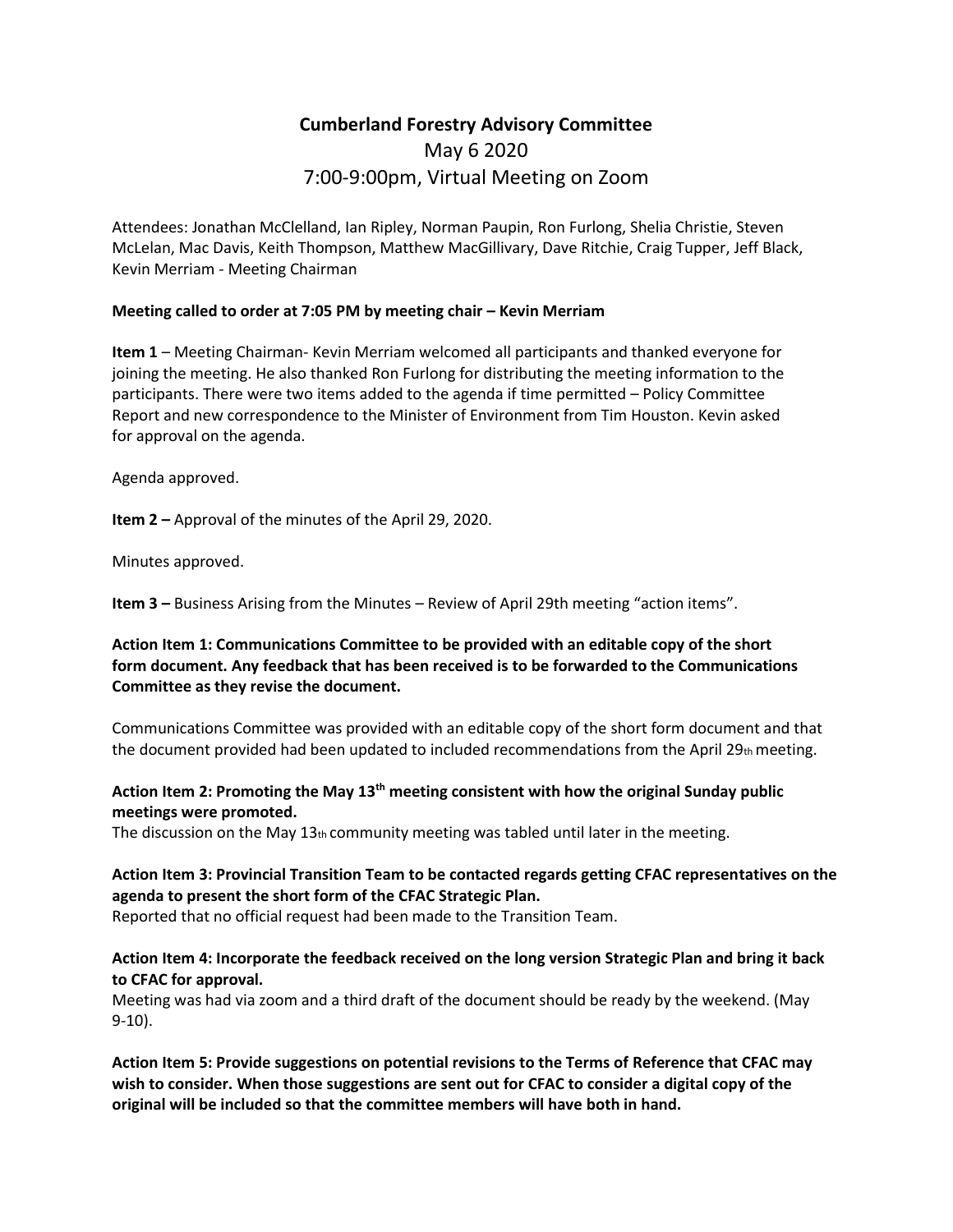This action item is completed, and the document was provided to the committee members and a review of this document was on the meeting agenda.

#### **Item 4-** New Business

Discussion of **"Future of Forestry – Strategic Plan"** (short paper) Committee was provided with a copy of the comments on the short document along with changes and additions.

Committee was reminded that the closure of Northern Pulp and the loss of a market for chips and lowgrade wood should still be the focus of the committee. The forest industry in Nova Scotia needed an immediate solution to this problem and it needs to be a part of this document.

Debert Tree Nursery - There is an immediate need to assist the nursery which is in danger of closing and if it closes would be detrimental to the NS forest industry.

After a length discussion of each of the pathways and the recommendations from the committee, it was agreed that the proposed date for the Community Meeting of May13th would not be possible. The committee as a whole need to understand the document and believe in the pathways. Also, the committee needed to agree regarding the content of the summary document. The Immediate Action Items need to be added to the document and should be an integrated part of the focus when presenting document to the community. These items include a market for wood chips and low grade fiber, bio char, building codes, renewal energy and possible financing through Forestry Credit Board.

#### Review of Terms of Reference is postponed until next meeting

Discussion on Community meeting set for May  $13<sub>th</sub>$  - The committee discussed the date for a community meeting. This community meeting could not be scheduled until the summary document was completed and agreed to by the committee. It was suggested that the meeting be tabled until the later part of May. It was agreed to by the committee members that the date for the Community meeting would be discussed at the next meeting of the CFAC.

#### **Item 5**- Additional Agenda Items.

Correspondence to the NS Minister of Environment from Opposition Leader Tim Houston. An electronic copy of this letter was provided to the committee members. The contents of the letter were questions regarding Northern Pulp. Committee members were provided with a summary of a conference call with Northern Pulp officials. Was suggested that the CFAC ask Norther Pulp to provide an update regarding plans for the future of the facility.

# **New Action Item: A request be made to Northern Pulp officials to provide an update to CFAC.**

A member of the committee has an upcoming meeting with officials from Northern Pulp and would ask them to contact the CFAC.

Policy Committee Report - A short discussion was held regarding the task group recommendation to the CFAC (economic impact of closure of Northern Pulp vs Covid-19 impact). Since this was not deemed to be a high priority at this time, the recommendation was retracted at this point. Policy committee remains active and will provide updates and recommendations as necessary.